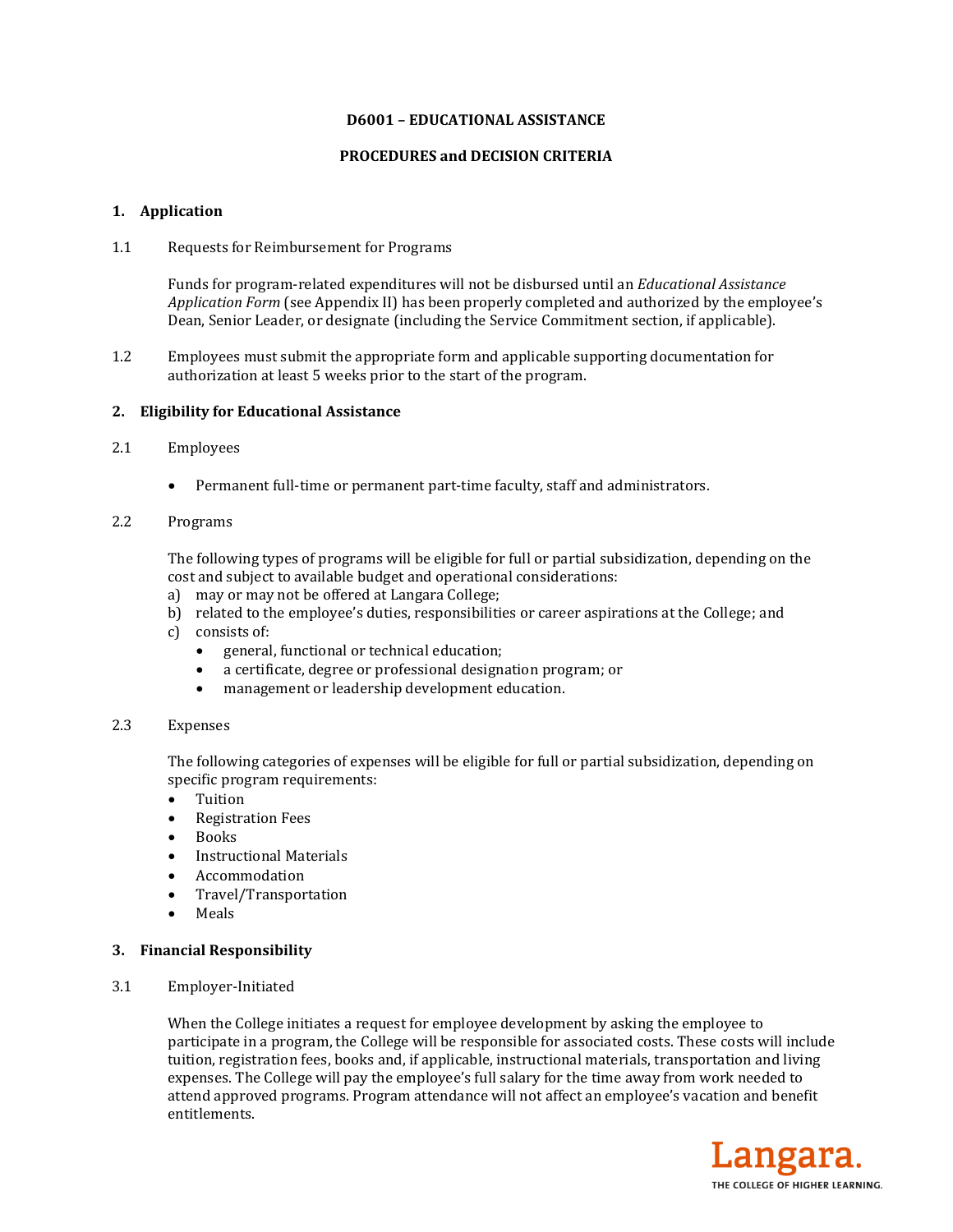# 3.2 Employee-Initiated

When an employee wishes to undertake a work- or career-related program offered outside of Langara College, he/she may apply for educational assistance for program-related expenditures by submitting an Educational Assistance Application Form.

Financial assistance will be provided at the discretion and approval of the Dean, Senior Leader, or designate for program-related expenses.

When an employee desires to increase qualifications that are not directly related to a business need, the employee shall be responsible for associated costs, and attendance will be on the employee's time.

### 3.3 Joint Employer-Employee Initiated

When management and an employee jointly initiate and agree on a program, financial assistance will be offered at the discretion and approval of the Dean, Senior Leader, or designate depending on the cost and subject to available budget and operational considerations.

# **4. Decision Criteria**

The decision to approve or reject an application will take into consideration:

- The future benefit to the College
- The alignment of the education with the individual's development plan
- The employee's performance
- Potential for leadership continuity
- The existence of plans to encourage the application of knowledge and skills learned
- The current availability of staff to backfill the position
- The department's ability to manage the work of the employee in the employee's absence
- Replacement staff expenses
- Budget/funding limitations

The College reserves the right to limit the number of requests per employee, per semester.

# **5. Financial Advances and Reimbursement**

- 5.1 The Human Resources department will consider financial advances for education only where:
	- an institution requires the employer to sponsor the employee and pay the employee's educational expenses; or
	- where the College is purchasing a number of seats on the external program; or
	- in exceptional circumstances, where the cost of pre-paying the program places undue hardship on the employee, preventing the employee from participating.

Human Resources will process requests for reimbursement of program-related expenses only after the employee submits successful completion documentation (e.g., transcripts or certificates of completion) along with original, detailed receipts for pre-approved expenditures.

# 5.2 Unsuccessful Completion

Should an employee fail to complete a program, the employee will be required to successfully complete the program at his/her own expense or reimburse the College for expenses incurred on the employee's behalf.